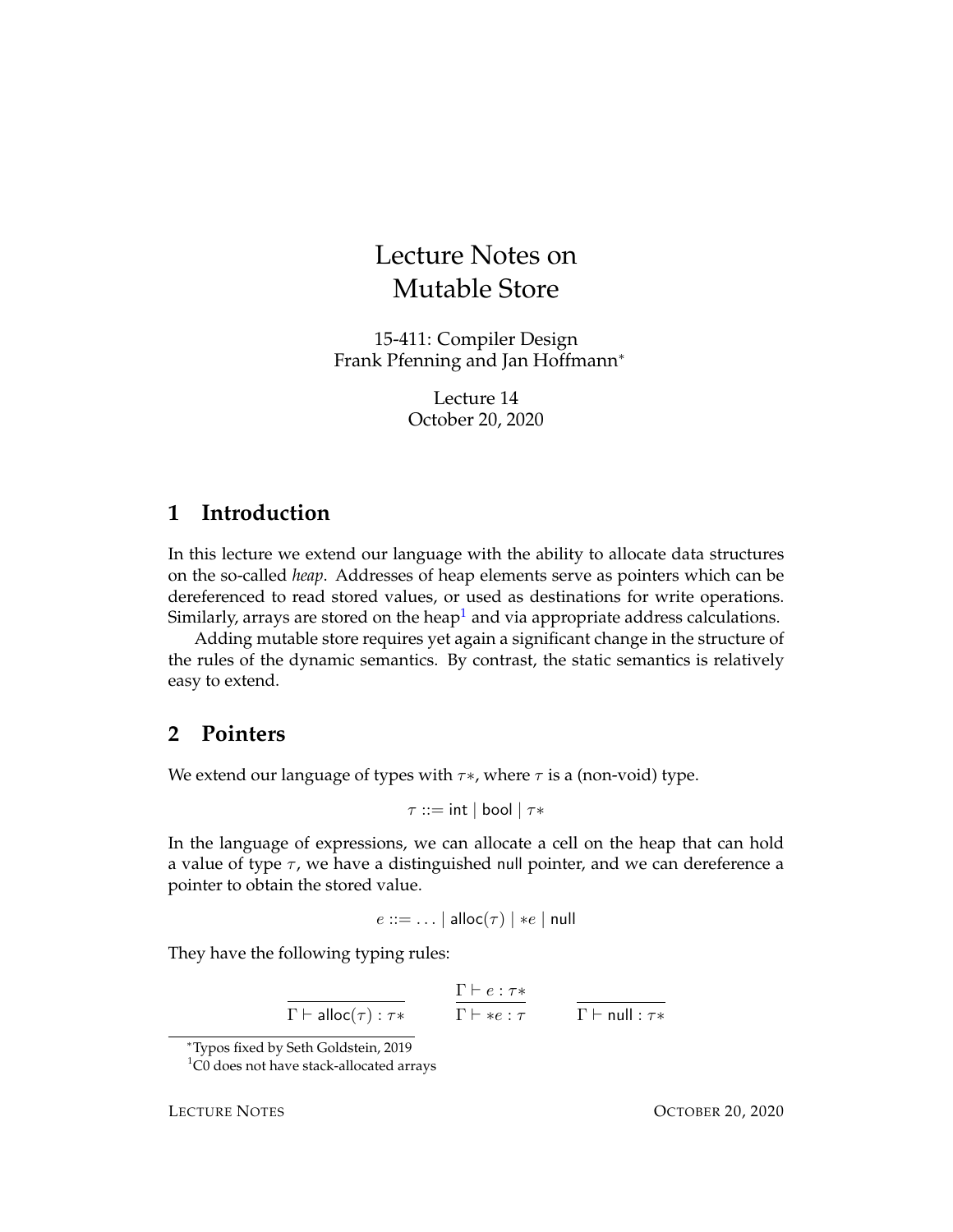At first glance they might be harmless, but the third rule should raise a red flag: we previously claimed in our mode analysis of typing, that given  $\Gamma$  and e we can synthesize the type of  $e$  (if it exists). However, in the rule for null that's not the case.

### **3 Detail: Typing** ∗null

We cannot synthesize a *definite* type for null. Unfortunately, we also cannot, in general, know what type to check an expression against. So we'll synthesize an indefinite type, let's call it  $any *$ , the type of a pointer to data of potentially any type.

Now we have to walk through all the constructs in the language to see whether we can resolve any ∗, assuming it can only arise for null. Let's consider *pointer equality* first, that is, an expression  $p == q$  where p and q are pointers. If p and q both have definite type  $\tau\ast$ , we just treat it as well-typed. If one has type  $\tau\ast$  and the other  $\tau'$ \* for  $\tau \neq \tau'$ , we reject the comparison as ill-typed. If one is definite  $\tau$ \* and the other indefinite, we allow the comparison, because the indefinite type has only one value (null) which can be compared to a pointer of any definite type. If both are indefinite, we would be comparing null with null, which is also fine.

One way to capture this is to have a so-called *type subsumption rule* that allows a "silent" transition:

$$
\frac{\Gamma\vdash e: any*}{\Gamma\vdash e: \tau*}
$$

Then three rules suffice for our overloaded equality: $2$ 

$$
\cfrac{\Gamma \vdash e_1 : \tau \ast \quad \Gamma \vdash e_2 : \tau \ast}{\Gamma \vdash e_1 = e_2 : \text{bool}}
$$
\n
$$
\cfrac{\Gamma \vdash e_1 : \text{int} \quad \Gamma \vdash e_2 : \text{int}}{\Gamma \vdash e_1 = e_2 : \text{bool}}
$$
\n
$$
\cfrac{\Gamma \vdash e_1 : \text{bool} \quad \Gamma \vdash e_2 : \text{bool}}{\Gamma \vdash e_1 = e_2 : \text{bool}}
$$

A difficulty arises with the dereferencing operator: ∗null would have *any* type, which means it could essentially appear anywhere. Of course, when run, it will always yield an exception, since dereferencing the null pointer is disallowed. We therefore rewrite our earlier rule to disallow dereferencing values of indefinite type.

$$
\frac{\Gamma \vdash e : \tau \ast \quad \Gamma \not\models e : any \ast}{\Gamma \vdash \ast e : \tau}
$$

In particular ∗null is disallowed, and so is  $*(b$  ? null : null) and variants thereof, because the conditional still has indefinite type  $any*$ . Of course, indefinite types are not part of the source language and only used internally during type checking.

<span id="page-1-0"></span><sup>&</sup>lt;sup>2</sup> Actually, in this language fragment just one would suffice, since elements of all types can be compared for equality.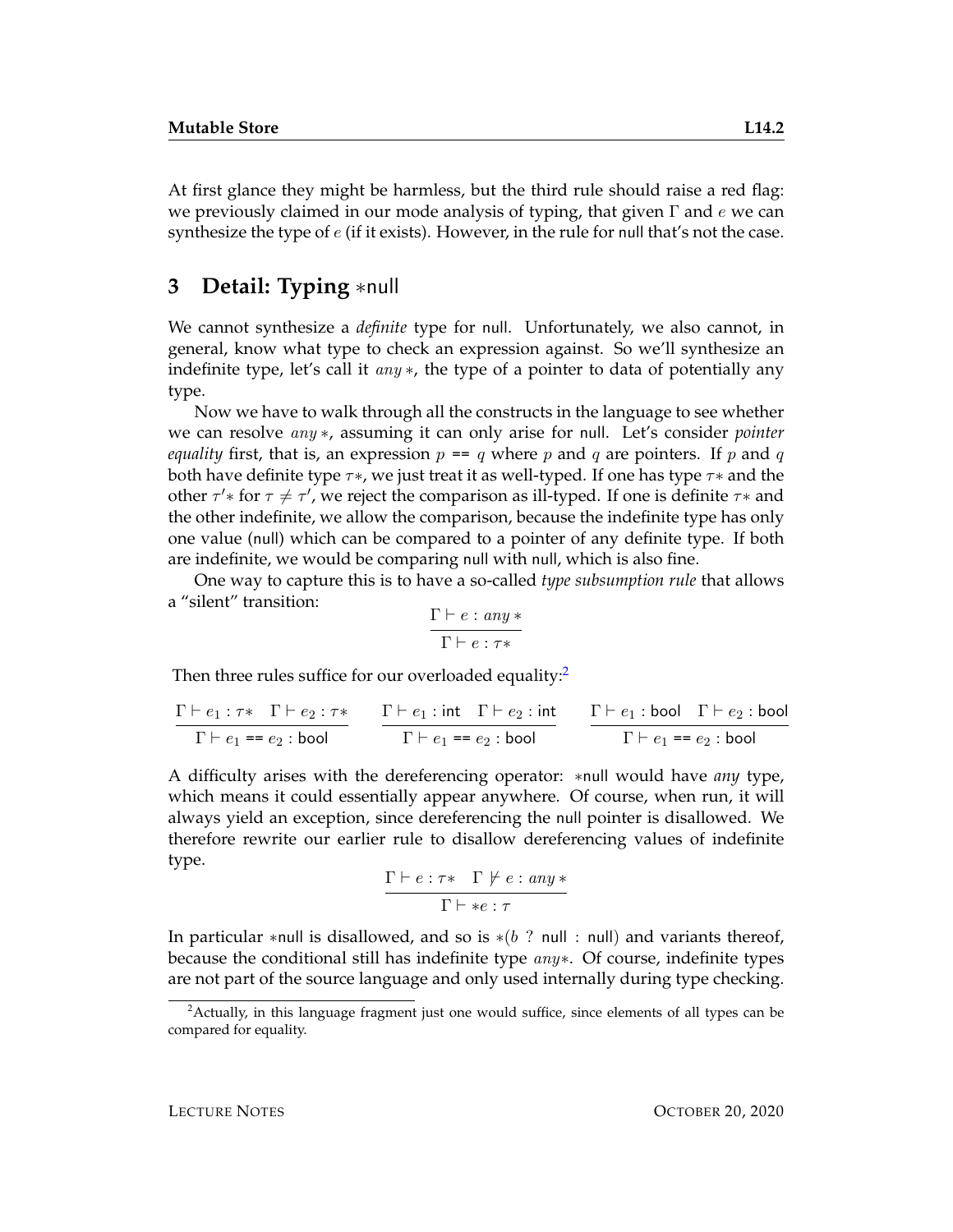#### **4 Dynamic Semantics for Pointers**

A value of type  $\tau *$  is just an address where a value of type  $\tau$  is stored, or the special address 0. Allocation returns an unused address, and dereferencing the pointer retrieves the stored value. But where is the store? We currently only carry an environment  $\eta$  that maps variables to their values. We now also carry a *heap* H that maps addresses to stored values.

A question that arises is how we should represent addresses, that is, the domain of the heap  $H$ . One possibility would be to say that addresses have 64 bits like in our target architecture. The benefit of this approach is that the abstract machine remains very close to the real machine on which compiled programs execute. The downside is that we only have a finite amount of addresses and that we can run out of memory: for example if we allocate space for an integer  $2^{64}$  times then execution will get stuck or have to throw an exception. At first sight, this seems to be a good specification. However, what if the runtime provides a garbage collector that automatically frees memory that is not reachable from the stack anymore? Then our dynamic semantics would potentially require to throw an out of memory exception even though there is still plenty of memory left.

To deal with all possible implementations and behaviors of the operating system, we are treating memory failures in the same way we treat stack overflow. We do not model them in the high-level dynamic semantics but allow that they can happen at runtime. This is why we assume we have an infinite address space and that the heap maps natural numbers to values.

To keep track of the free memory we also store a pointer to the next available address. For simplicity, we assume that this pointer is part of the heap and stored at a special address next

$$
H: (\mathbb{N} \cup \{\mathsf{next}\}) \to \mathsf{Val}
$$

Evaluation of expressions *may change the heap*, because it may call a function that changes its state. The state of the abstract machine therefore carries heaps, stacks, and continuations.

$$
H \mathbin{;} S \mathbin{;} \eta \vdash e \rhd K
$$

Here the semicolon ';' is just a separator between the heap  $H$ , the stack  $S$ , and the current environment  $\eta$ .

#### *Given heap* H*, stack* S*, and environment* η*, we evaluate expression* e *with continuation* K*.*

Execution of statements is similarly generalized.

All the prior transition rules leave the heap unchanged. For example

$$
H; S; \eta \vdash e_1 \odot e_2 \rhd K \qquad \longrightarrow \qquad H; S; \eta \vdash e_1 \rhd (\_ \odot e_2 \,, K)
$$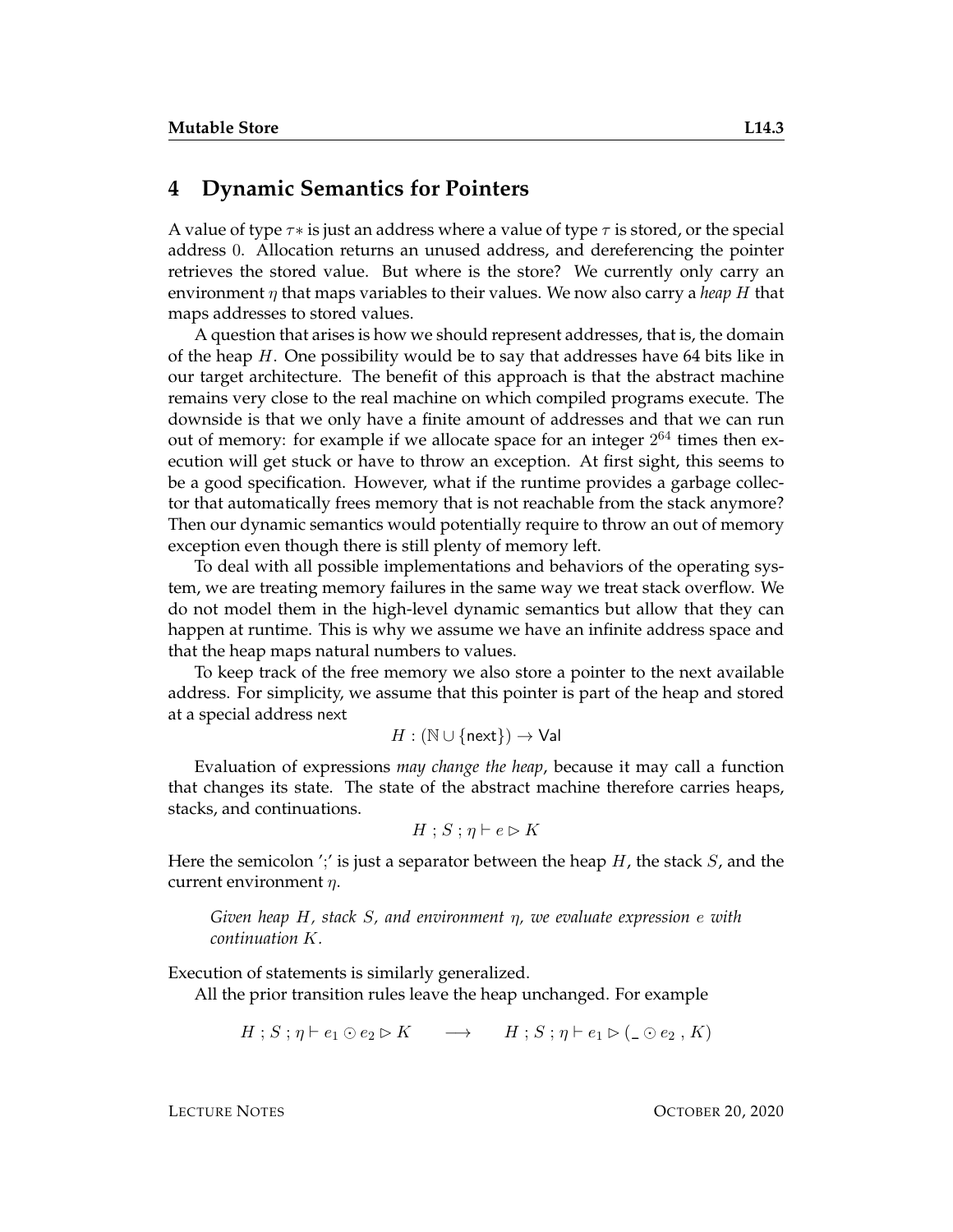In the following, we present the new rules for manipulating pointers. The expression null evaluates to the address 0. Allocation returns a fresh address  $a$  and maps it to an appropriate default value in the new heap.

$$
H; S; \eta \vdash \mathsf{null} \triangleright K \longrightarrow H; S; \eta \vdash 0 \triangleright K
$$
  

$$
H; S; \eta \vdash \mathsf{alloc}(\tau) \triangleright K \longrightarrow H[a \mapsto \mathsf{default}(\tau), \mathsf{next} \mapsto a + |\tau|] ; S; \eta \vdash a \triangleright K
$$
  

$$
a = H(\mathsf{next})
$$

Freshly allocated cells are initialized with a default value for the type  $\tau$ . In the implementation, this is arranged to always be 0 (in whatever word length required by the size of  $\tau$ ). For booleans this means false, for integers 0 and for pointers null in the source language.

For the implementation of this rule, we need to know the sizes of each type. This is, of course, highly dependent on the processor architecture and conventions. For this course, we compile to x86-64, in which case we have:

$$
|\text{int}| = 4
$$
  
\n|bool| = 4  
\n
$$
|\tau *| = 8
$$
  
\n
$$
|\tau|| = 8
$$

Of course, 8 does not correspond to the real sizes of the (unbounded) addresses that we have at the high level. But this is not important as we only need to provide a accurate model of the target and not implement this exact model. In the target code, addresses will have 64 bit.

Dereferencing a pointer just retrieves from the address, assuming it is not 0. If it is 0, we raise the memory exception mem, which for us will be the signal SIGUSR2 (12) on our architecture. (We use SIGUSR2 instead of the obvious choice, SIGSEGV, for two reasons: it allows us to better distinguish stack overflow, and it allows us to distinguish "accidental" and "on purpose" memory errors.)

$$
H; S; \eta \vdash *e \rhd K \longrightarrow H; S; \eta \vdash e \rhd (*_-, K)
$$
  
\n
$$
H; S; \eta \vdash a \rhd (*_-, K) \longrightarrow H; S; \eta \vdash H(a) \rhd K \quad (a \neq 0)
$$
  
\n
$$
H; S; \eta \vdash a \rhd (*_-, K) \longrightarrow \text{exception}(mem) \quad (a = 0)
$$

In order to implement this correctly at a lower level of abstraction, we need to know the size of the data stored at location  $a$  in  $H$ . Because of our conventions, this would always be 4 or 8; in C, other sizes would be possible.

This leaves us with a puzzle: how do we *write* to memory? In C0 (and C) this is accomplished via assignments where the left-hand side dictates the destination of the write operation. These are sometimes called *l-values*, where l stands for *left-hand side*.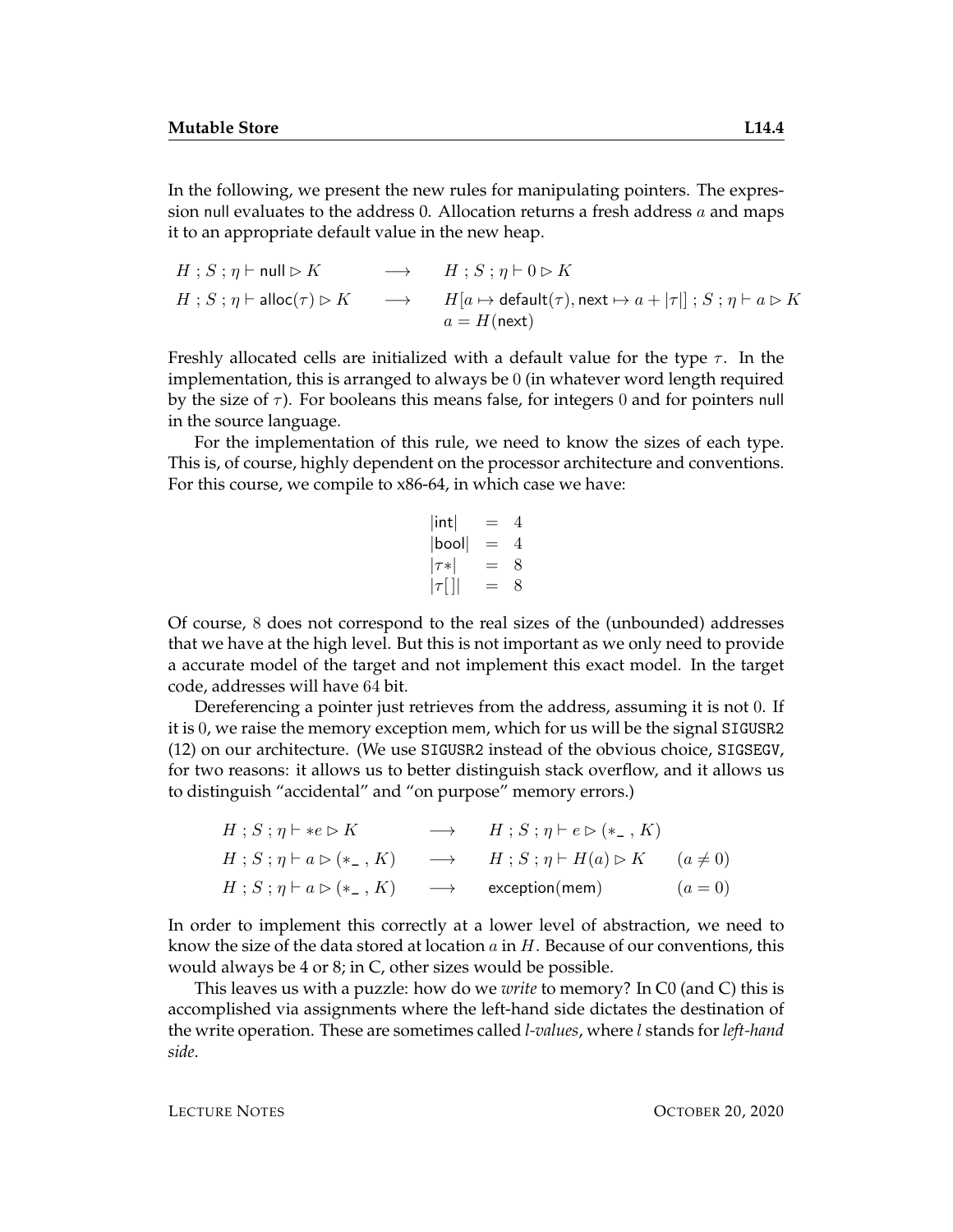### **5 Writing to Heap Destinations**

We define *destinations* (or *l-values*)

$$
d ::= x \mid *d
$$

Adding arrays and structs will add more kinds of destinations. Every kind of destination is also a valid expression, so we can just type destinations as expressions.

$$
\frac{\Gamma \vdash d : \tau \quad \Gamma \vdash e : \tau}{\Gamma \vdash \mathsf{assign}(d, e) : [\tau']}
$$

Recall that in typings of statements,  $\tau'$  is the return type of the function that we are currently typing. The rule for assignment is valid for every  $\tau'$ .

In the operational semantics we now distinguish variables from other destinations, since variables are on the stack (or in registers), while destinations ∗d are on the heap. First, a reminder for assignment if the destination is a variable.

$$
H : S : \eta \vdash \mathrm{assign}(x, e) \blacktriangleright K \longrightarrow H : S : \eta \vdash e \rhd (\mathrm{assign}(x, \_) \, , K)
$$
  

$$
H : S : \eta \vdash e \rhd (\mathrm{assign}(x, \_) \, , K) \longrightarrow H : S : \eta[x \mapsto c] \rhd \mathsf{nop} \blacktriangleright K
$$

If the destination is *not* a variable, we proceed from left to right, first determining the address which is the real memory destination, then evaluating the right-hand side.

```
H : S : \eta \vdash \text{assign}(*d, e) \blacktriangleright K \longrightarrow H : S : \eta \vdash d \triangleright (\text{assign}(*_e), K)H : S : \eta \vdash a \rhd (\text{assign}(*\_ , e) , K) \longrightarrow H : S : \eta \vdash e \rhd (\text{assign}(*a, \_) , K)H; S; \eta \vdash c \rhd (\text{assign}(*a, \_), K) \longrightarrow H[a \mapsto c]; S; \eta \vdash \text{nop} \blacktriangleright K (a \neq 0)
H; S; \eta \vdash c \triangleright (assign(*a, _), K) \longrightarrow exception(mem) (a = 0)
```
#### **Detail: Evaluating Assignments**

Based on the rules above, what should happen in the following code fragments.

 $int* p = NULL;$  $*p = 1/0;$ 

First we define  $p$  to be 0. Then we evaluate the assignment from left to right. This means we first evaluate  $p$  to 0. Second we evaluate  $1/0$ . This will raise an arithmetic exception, which is therefore the outcome of the execution.

```
int** p = NULL;**p = 1/0;
```
First we define  $p$  to be 0. Then we evaluate the assignment from left to right. This means we first evaluate  $*p$ . Since the value of p is 0 this raises a memory exception, which is therefore the outcome of the execution.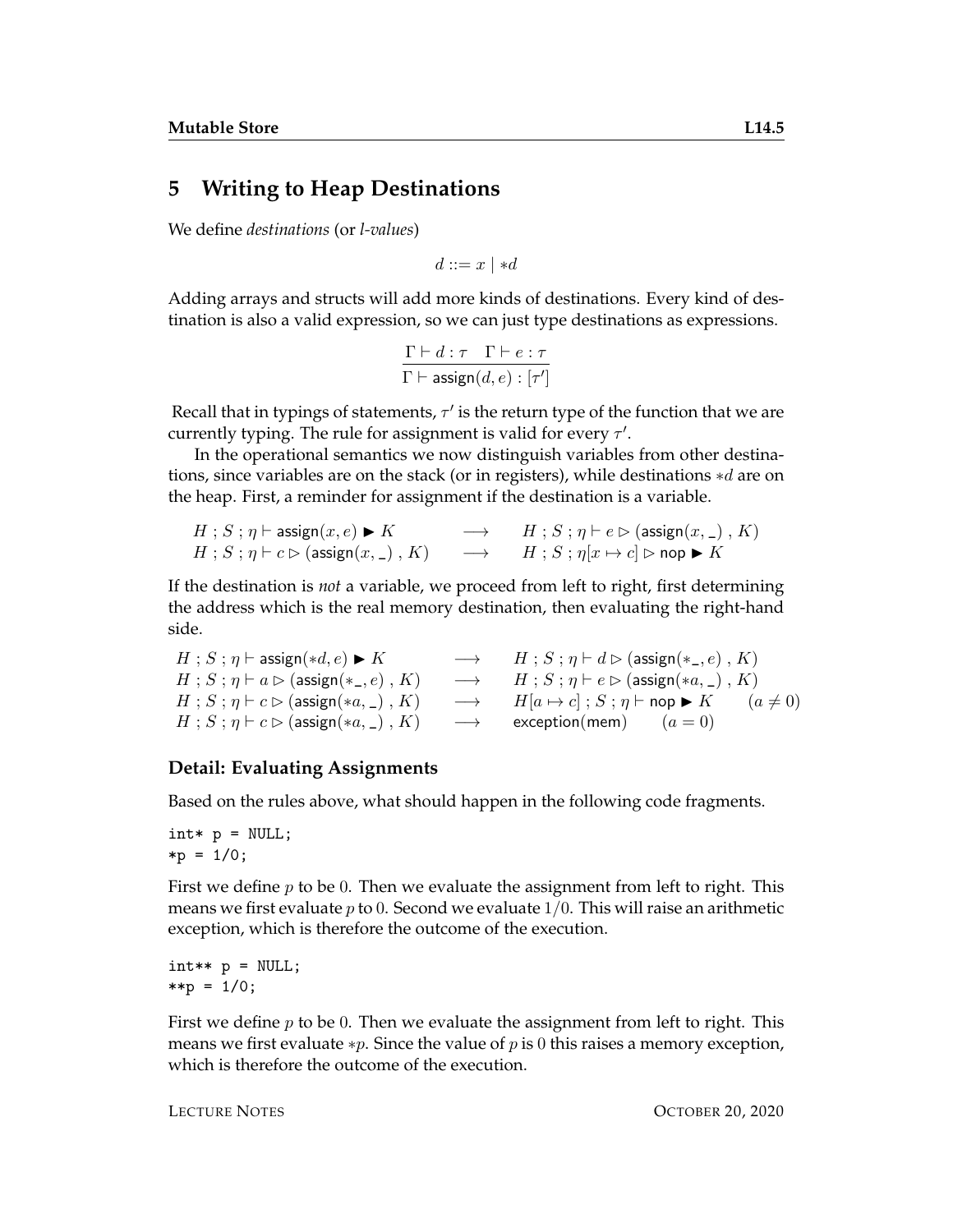#### **6 Arrays**

Arrays are in many ways similar to pointers, but there are no null arrays. We'll discuss default arrays below. For now, though, this is a simplification since the typing rules are more straightforward.

```
\tau ::= ... | \tau[]
                 e ::= ... | alloc_array(\tau, e) | e_1[e_2]d \ ::= \ \ldots \mid d[e]\Gamma \vdash e : \mathsf{int}\Gamma \vdash alloc_array(\tau, e) : \tau \lceil \rceil\Gamma \vdash e_1 : \tau [ \ ] \quad \Gamma \vdash e_2 : \mathsf{int}\Gamma \vdash e_1[e_2] : \tau
```
The dynamic semantics for allocation obtains a fresh segment of memory and initializes all *n* elements of the array with the default value of type  $\tau$ .

$$
\begin{array}{ccc} H\;;\,S\;;\,\eta \vdash \text{alloc\_array}(\tau,e) \rhd K & \longrightarrow & H\;;\,S\;;\,\eta \vdash e \rhd (\text{alloc\_array}(\tau,\,\_)\;,\,K)\\ H\;;\,S\;;\,\eta \vdash n \rhd (\text{alloc\_array}(\tau,\,\_)\;,\,K) & \longrightarrow & H'\;;\,S\;;\,\eta \vdash a \rhd K & (n \geq 0)\\ & & a = H(\text{next})\\ H'\,=\,H[a\,+\,0|\tau \,]\mapsto \text{default}(\tau),\,\ldots,\,a\,+\,(n-1)|\tau \,]\mapsto \text{default}(\tau),\,\text{next} \mapsto a + n|\tau|]\\ H\;;\,S\;;\,\eta \vdash n \rhd (\text{alloc\_array}(\tau,\,\_)\;,\,K) & \longrightarrow & \text{exception}(\text{mem})\qquad (n < 0)\\ \end{array}
$$

Array access evaluates from left to right and then computes the correct memory address for the value.

| $H$ ; $S$ ; $\eta$ $\vdash$ $e_1$ $[e_2] \triangleright K$                     |                   | $\rightarrow$ $H$ ; $S$ ; $\eta$ $\vdash$ $e_1 \triangleright (\_ [e_2]$ , $K$ )          |                                                  |
|--------------------------------------------------------------------------------|-------------------|-------------------------------------------------------------------------------------------|--------------------------------------------------|
| $H$ ; $S$ ; $\eta$ $\vdash$ $a \triangleright$ ( $\lfloor e_2 \rfloor$ , $K$ ) |                   | $\rightarrow$ $H$ ; $S$ ; $\eta$ $\vdash$ $e_2 \triangleright$ $(a \lfloor . \rfloor, K)$ |                                                  |
| $H$ ; $S$ ; $\eta$ $\vdash$ $i \triangleright$ $(a[\_], K)$                    |                   | $\rightarrow$ $H$ ; $S$ ; $\eta$ $\vdash$ $H(a+i \tau ) \triangleright K$                 |                                                  |
|                                                                                |                   |                                                                                           | $a \neq 0, 0 \leq i <$ length $(a), a : \tau$ [] |
| $H$ ; $S$ ; $\eta$ $\vdash$ $i \triangleright$ $(a \lbrack - \rbrack, K)$      | $\longrightarrow$ | exception(mem)                                                                            | $a = 0$ or $i < 0$ or $i \geq$ length $(a)$      |

There are two significant complications here: where do we obtain the length of the array stored at address a, and where do we get the type  $\tau$ ?

The second is actually easier: when we compile an array access, we will know the type of  $e_1$ . It must be of the form  $\tau$  | for some  $\tau$ . Then we calculate its size *at compile time* and generate code to multiply it by the index i.

Finding the length of the array is actually harder, since it is not known at compile time. This is because array allocation has the form alloc-array( $\tau$ ,  $e$ ) where  $e$  is an arbitrary expression that should evaluate to the number of elements in the array to allocate.

#### **Detail: Storing the Array Length**

One possibility is to allocate a few additional bytes to store the length of the array. This could be layed out as follows, where  $a$  is the address of the array  $A$  with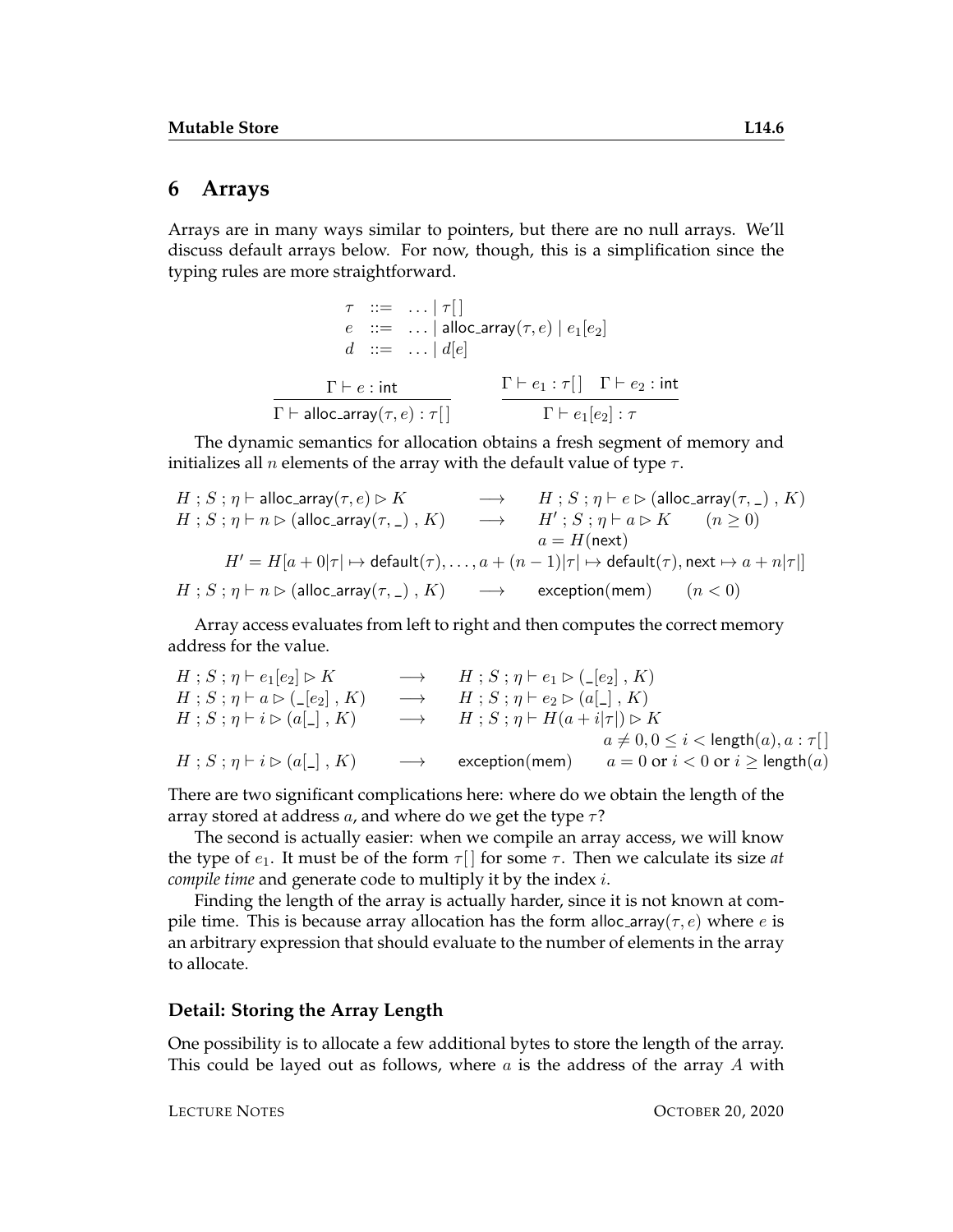elements of type  $\tau$ .



Alternatively, we could lay it out with the address  $a$  pointing to the first array element. This simplifies the address arithmetic, and would also allow passing this pointer directly to C (which would not care about the length information to the left).

| $\, n$ | A[0]                      | $\cdots$ | $\Delta \lceil n \rceil$ |
|--------|---------------------------|----------|--------------------------|
| $a-8$  | $a-4$<br>$\boldsymbol{a}$ |          | $a+(n-1) \tau $          |

The reason we locate the length n at  $a - 8$  and not  $a - 4$  is so that a itself will be aligned at 0 modulo 8, if the whole memory block as returned from calloc is aligned that way.

Under this second regime, the code pattern for  $e_1[e_2]$  with  $e_1 : \tau$  and  $|\tau| = k$ could be like this:

$$
\begin{array}{ll}\n\text{cogen}(e_1, a) & (a new) \\
\text{cogen}(e_2, i) & (i new) \\
a_1 \leftarrow a - 8 \\
t_2 \leftarrow M[a_1] \\
\text{if } (i < 0) \text{ go to error} \\
\text{if } (i \geq t_2) \text{ go to error} \\
a_3 \leftarrow i * \$k \\
a_4 \leftarrow a + a_3 \\
t_5 \leftarrow M[a_4]\n\end{array}
$$

Here,  $a, a_1, a_3, a_4$  would be 64 bit temps,  $t_2$  would be 32 bits, and  $t_5$  would be k bytes. We have written  $\&k$  to indicate that this is an immediate operand (that is, a compile-time constant). Some compound memory operands can be used on x86-64 to avoid some intermediate computation such as  $a_1$  or  $a_4$ . Also, we can exploit properties of two's complement arithmetic and combine the two comparisons into a single unsigned comparison of  $i$  and  $t_2$ .

Of course, there are still limits to interoperability with C: if C passes an array to a C0 program, we somehow need to find out its length and marshal it somewhere else so we can add the length information. Alternatively, we can compile the code in *unsafe* mode where array bounds are not checked, which is just what C does.